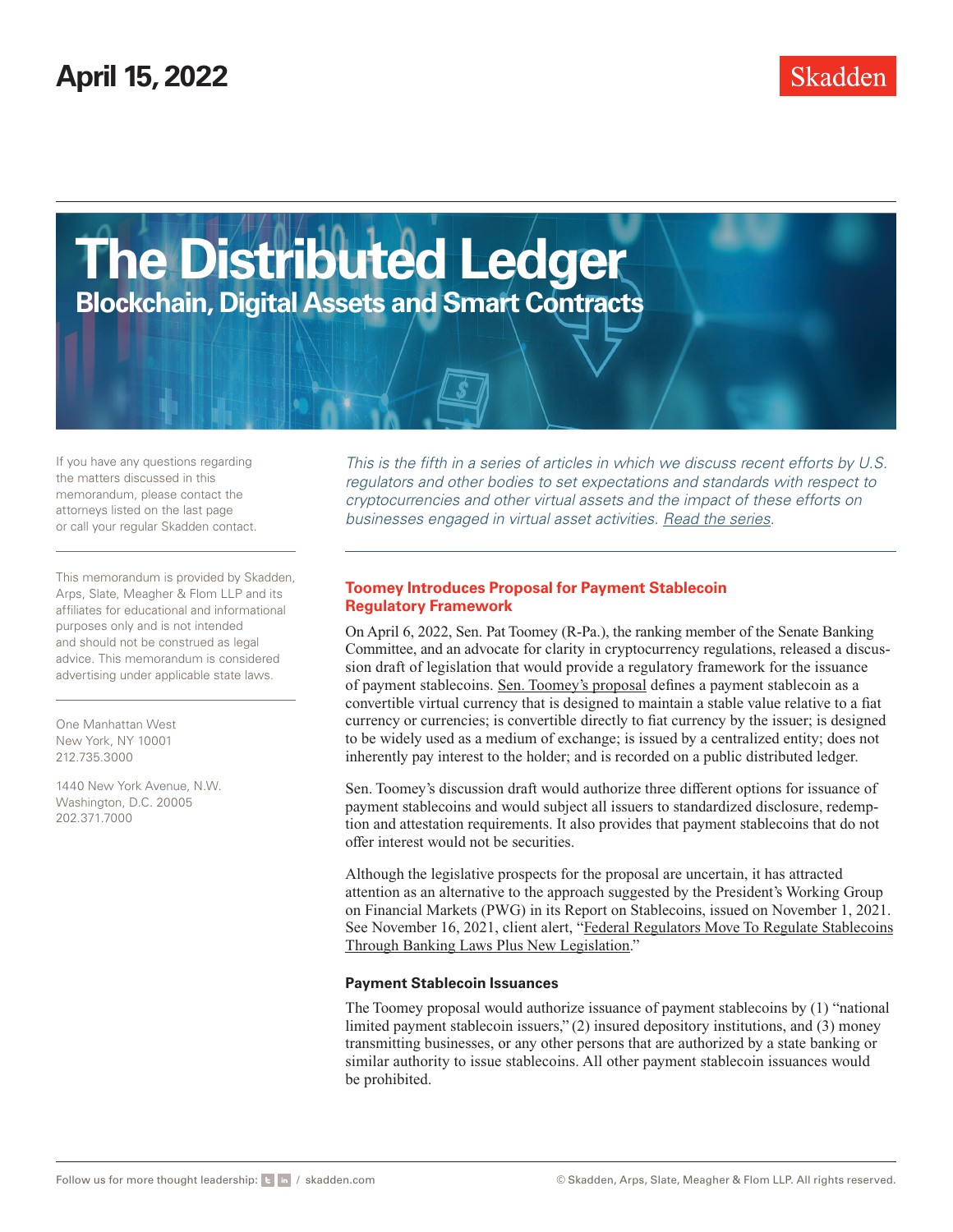# **The Distributed Ledger**

**Blockchain, Digital Assets and Smart Contracts**

#### **1. National Limited Payment Stablecoin Issuers**

Sen. Toomey's proposal would authorize the Office of the Comptroller of the Currency (OCC) to charter national limited payment stablecoin issuers (NLPSIs) that would have the power to issue and redeem payment stablecoins and engage in any activities incidental to that, including making a market in such stablecoins and holding and managing the reserve assets behind them. Although an NLPSI would not be permitted to engage in activities such as making loans or other extensions of credit, it would be eligible for Federal Reserve accounts and services.

The discussion draft would require the OCC to grant applications for NLPSI licenses within 90 days of submission, unless the OCC determines that the activities of the applicant would be unsafe or unsound. In making that determination, the OCC would be allowed to consider only (1) the financial condition and business plan of the applicant, (2) the general character and fitness of the management of the applicant, and (3) the risks presented and the potential benefits that could be delivered to consumers.

Sen. Toomey proposes to require payment stablecoins issued by NLPSIs to be backed with assets with a market value equal to at least 100% of the par value of the payment stablecoins outstanding. The assets would have to be cash or cash equivalents, or level 1 high quality liquid assets denominated in U.S. dollars. The discussion draft would generally limit the OCC's authority to promulgate regulations for national limited payment stablecoin issuers to (1) capital requirements not exceeding six months of operating expenses, (2) liquidity requirements, and (3) governance and risk management requirements tailored to the business model and risk profile.

Deposit insurance would not be required for payment stablecoins issued by a NLPSI, a departure from the PWG approach. However, fractional reserve stablecoins — stablecoins backed by less than 100% cash, cash equivalents or level 1 high quality liquid assets — would not be permitted for national limited payment stablecoin issuers.

#### **2. Insured Depository Institutions**

The second category of issuers authorized under the discussion draft would be insured depository institutions. The statutory authorities of traditional commercial banks would be expanded explicitly to allow them to issue payment stablecoins, and they would be permitted to segregate their issuance and the management of reserve assets in a legal entity separate from the institution's other activities. Insured depository institutions opting to issue payment stablecoins would be subject to the same tailored regulatory standards as NLPSIs for that activity, but would remain subject to full regulation, examination and supervision by their appropriate federal banking agency.

#### **3. State-Regulated Entities**

The third category of issuers authorized under the discussion draft would be money transmitting businesses or any other persons that are authorized by a state banking or similar authority to issue stablecoin. This provision would preserve the state-registered money transmitter status for most existing stablecoin issuers. These state-regulated entities would not be required to maintain particular reserves under the discussion draft, but would be subject to the discussion draft's disclosure, redemption and attestation requirements. This approach, which relies on transparency as its principal means for consumer protection, diverges from the PWG approach, which would limit issuances of payment stablecoin to insured depository institutions.

#### **Disclosure, Redemption and Attestation Requirements**

The discussion draft would require that all issuers of a payment stablecoin (1) publicly disclose the assets backing the payment stablecoin on a monthly basis, (2) adopt and publicly disclose policies for redeeming the payment stablecoin, including whether redemption requests will be met on demand or with a time lag, (3) undergo quarterly attestations by an registered public accounting firm and publicly disclose the results, and (4) attest that the assets backing the payment stablecoin do not materially diverge from those disclosed. All issuers of a payment stablecoin would be required to file these disclosures with the Treasury Department for publication on online.

#### **Securities and Exchange Commission Regulation**

Sen. Toomey proposes to bar the Securities and Exchange Commission (SEC) from regulating payment stablecoins that do not offer interest, including by changing the definitions of security in the Securities Act of 1933, the Securities Exchange Act of 1934, the Investment Company Act of 1940 or the Investment Advisers Act of 1940. This provision is one of the first explicit proposals to limit the remit of the SEC in the area of cryptocurrencies.

#### **Privacy Protections for Convertible Virtual Currencies and Stablecoin Users**

Under the proposed legislation, the Secretary of the Treasury would be prohibited from collecting or mandating the collection of nonpublic information about convertible virtual currency transactions unless (a) pursuant to a court-issued warrant based on a finding of probable cause that a crime has been committed or (b) voluntarily disclosed by a customer of a financial institution, business or other third party and held for a legitimate business purpose of that person.

In addition, NLPSIs would be subject to Title V of the Gramm-Leach-Bliley Act (15 U.S.C. § 6801 *et seq*.), which requires the Federal Trade Commission, federal banking agencies and other